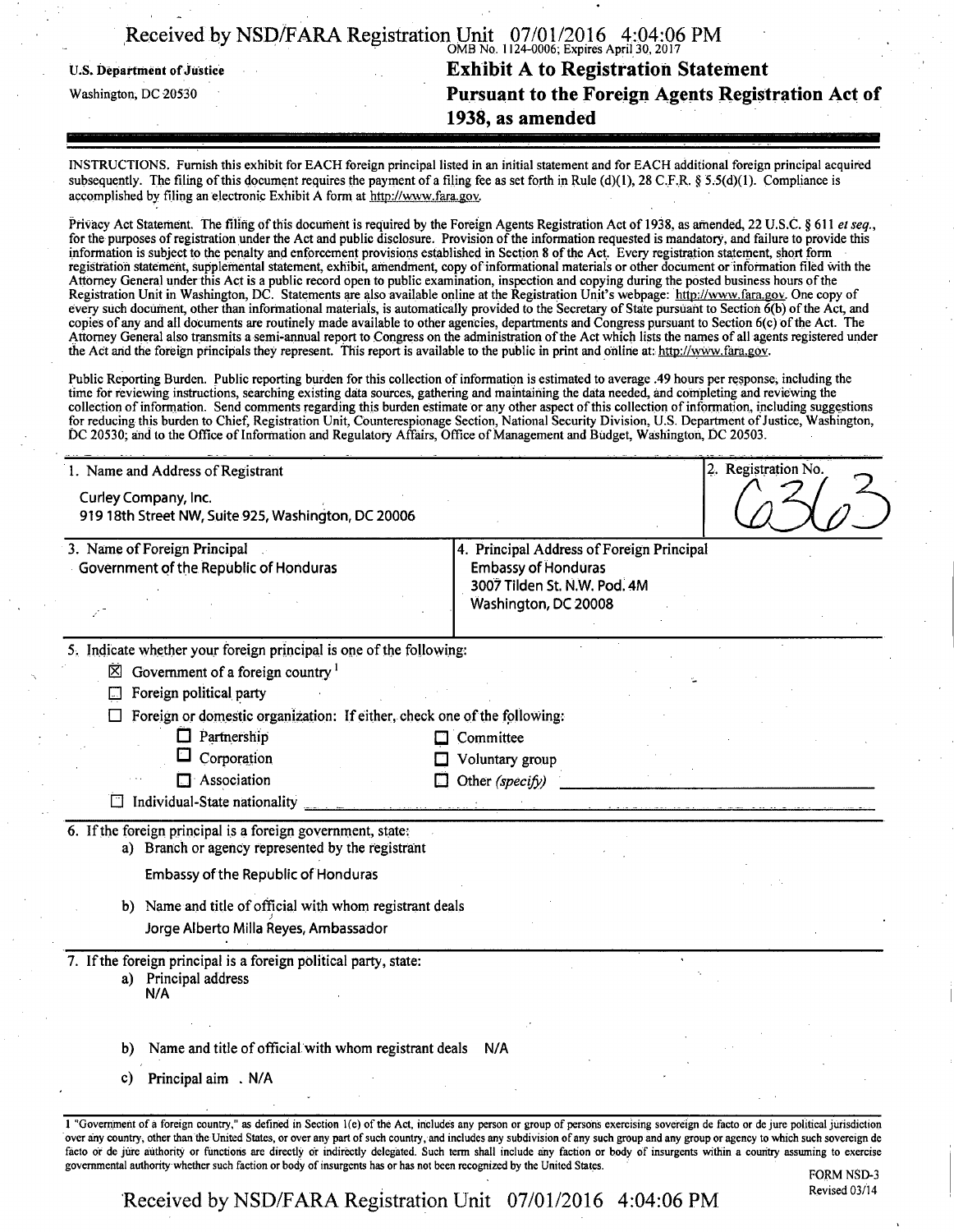# Received by NSD/FARA Registration Unit 07/01/2016 4:04:06 PM

## 8. If the foreign principal is not a foreign government or a foreign political party:

a) State the nature of the business or activity of this foreign principal.

N/A

| b) |  | Is this foreign principal: |  |
|----|--|----------------------------|--|
|----|--|----------------------------|--|

| Supervised by a foreign government, foreign political party, or other foreign principal         | Yes $\Box$ No $\Box$ |
|-------------------------------------------------------------------------------------------------|----------------------|
| Owned by a foreign government, foreign political party, or other foreign principal              | $Yes \Box No \Box$   |
| Directed by a foreign government, foreign political party, or other foreign principal           | Yes $\Box$ No $\Box$ |
| Controlled by a foreign government, foreign political party, or other foreign principal         | Yes $\Box$ No $\Box$ |
| Financed by a foreign government, foreign political party, or other foreign principal           | Yes $\Box$ No $\Box$ |
| Subsidized in part by a foreign government, foreign political party, or other foreign principal | Yes $\Box$ No $\Box$ |

9. Explain fully all items answered "Yes" in Item 8(b). (If additional space is needed, a full insert page must be used.) N/A

10. If the foreign principal is an organization and is not owned or controlled by a foreign government, foreign political party or other foreign principal, state who owns and controls it. N/A

### EXECUTION

In accordance with 28 U.S.C. § 1746, the undersigned swears or affirms under penalty of perjury that he/she has read the information set forth in this Exhibit A to the registration statement and that he/she is familiar with the contents thereof and that such contents are in their entirety true and accurate to the best of his/her knowledge and belief.

| Date of Exhibit A Name and Title |                                           | Signature                               |
|----------------------------------|-------------------------------------------|-----------------------------------------|
| July 01, 2016                    | Jennifer Curley Reichert, President & CEO | /s/ Jennifer Curley Reichert<br>eSigned |

Received by NSD/FARA Registration Unit 07/01/2016 4:04:06 PM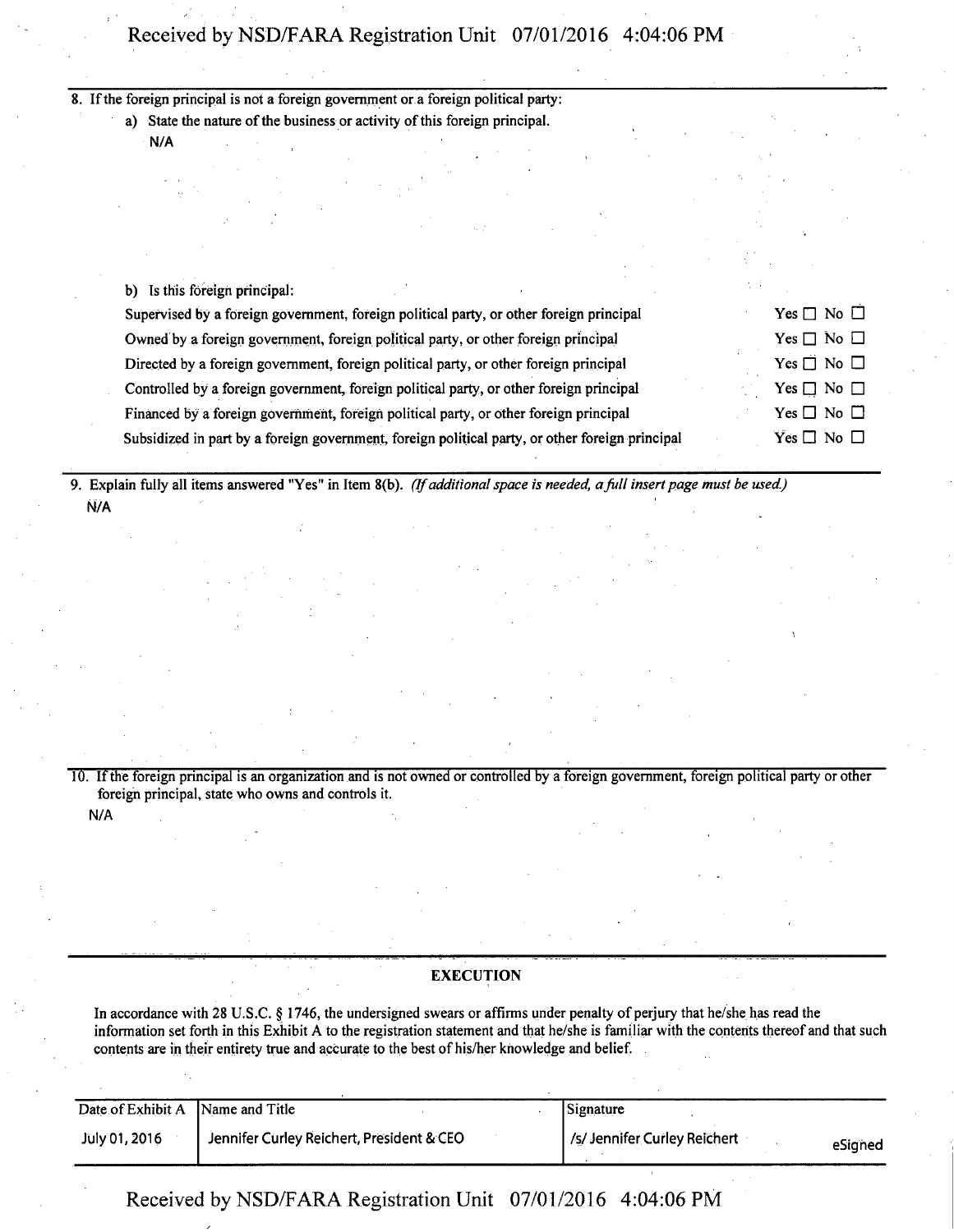|                            | Received by NSD/FARA Registration Unit 07/01/2016 4:03:59 PM |
|----------------------------|--------------------------------------------------------------|
|                            | OMB No. 1124-0004; Expires April 30, 2017                    |
| U.S. Department of Justice | <b>Exhibit B to Registration Statement</b>                   |
| Washington, DC 20530       | Pursuant to the Foreign Agents Registration Act of           |
|                            | 1938, as amended                                             |
|                            |                                                              |

INSTRUCTIONS. A registrant must furnish as an Exhibit B copies of each written agreement and the terms and conditions of each oral agreement with his foreign principal, including all modifications of such agreements, or, where no contract exists, a full statement of all the circumstances by reason of which the registrant is acting as an agent of a foreign principal. Compliance is accomplished by filing an electronic Exhibit B form at http://wvvw.fara.gov.

Privacy Act Statement. The filing of this document is required for the Foreign Agents Registration Act of 1938, as amended, 22 U.S.C. § 611 et seq., for the purposes of registration under the Act arid public disclosure. Provision of the information requested is mandatory, and failure to provide the information is subject to the penalty and enforcement provisions established in Section 8 of the Act. Every registration statement, short form registration statement, supplemental statement, exhibit, amendment, copy of inforrnational materials or other document or information filed with the Attorney General under this Act is a public record open to public examination, inspection and copying during the posted business hours of the Registration Unit in Washington, DC. Statements are also available online at the Registration Unit's webpage: http://www.fara.gov. One copy of every such document, other than informational materials, is automatically provided to the Secretary of State pursuant to Section  $\vec{6}$ (b) of the Act, and copies of any and all documents are routinely made available to other agencies, departments and Congress pursuant to Section 6(c) of the Act, The Attorney General also transmits a semi-annual report to Congress on the administration of the Act which lists the names of all agents registered under the Act and the foreign principals they represent. This report is available to the public in print and online at: http://www.fara.gov.

Public Reporting Burden. Public reporting burden for this collection of information is estimated to average .33 hours per response, including the time for reviewing instructions, searching existing data sources, gathering and maintaining the data needed, and completing and reviewing the collection of information. Send comments regarding this burden estimate or any other aspect of this collection of information, including suggestions for reducing this burden to Chief, Registration Unit, Counterespionage Section, National Security Division, U.S. Department of Justice, Washington, DC 20530; and to the Office of Information and Regulatory Affairs, Office of Management and Budget, Washington, DC 20503.

| .<br>1. Name of Registrant | 2. Registration No. |  |
|----------------------------|---------------------|--|
| Curley Company, Inc.       |                     |  |
| .                          |                     |  |

3 . Name of Foreign Principal

Government of the Republic of Honduras

#### Check Appropriate Box:

- 4.  $\boxtimes$  The agreement between the registrant and the above-named foreign principal is a formal written contract. If this box is checked, attach a copy of the contract to this exhibit,
- 5.  $\Box$  There is no formal written contract between the registrant and the foreign principal. The agreement with the above-named foreign principal has resulted from an exchange of correspondence. If this box is checked, attach a copy of all pertinent correspondence, including a copy of any initial proposal which has been adopted by reference in such correspondence.
- 6.  $\Box$  The agreement or understanding between the registrant and the foreign principal is the result of neither a formal written contract nor an exchange of correspondence between the parties. If this box is checked, give a complete description below of the terms and conditions of the oral agreement or understanding, its duration, the fees and expenses, if any, to be received.
- 7. Describe fully the nature and method of performance of the above indicated agreement or understanding.

Memorandum of Understanding, serving as an agreement for Curley Company to begin providing services to the Client from June 16,2016 to August 15,2016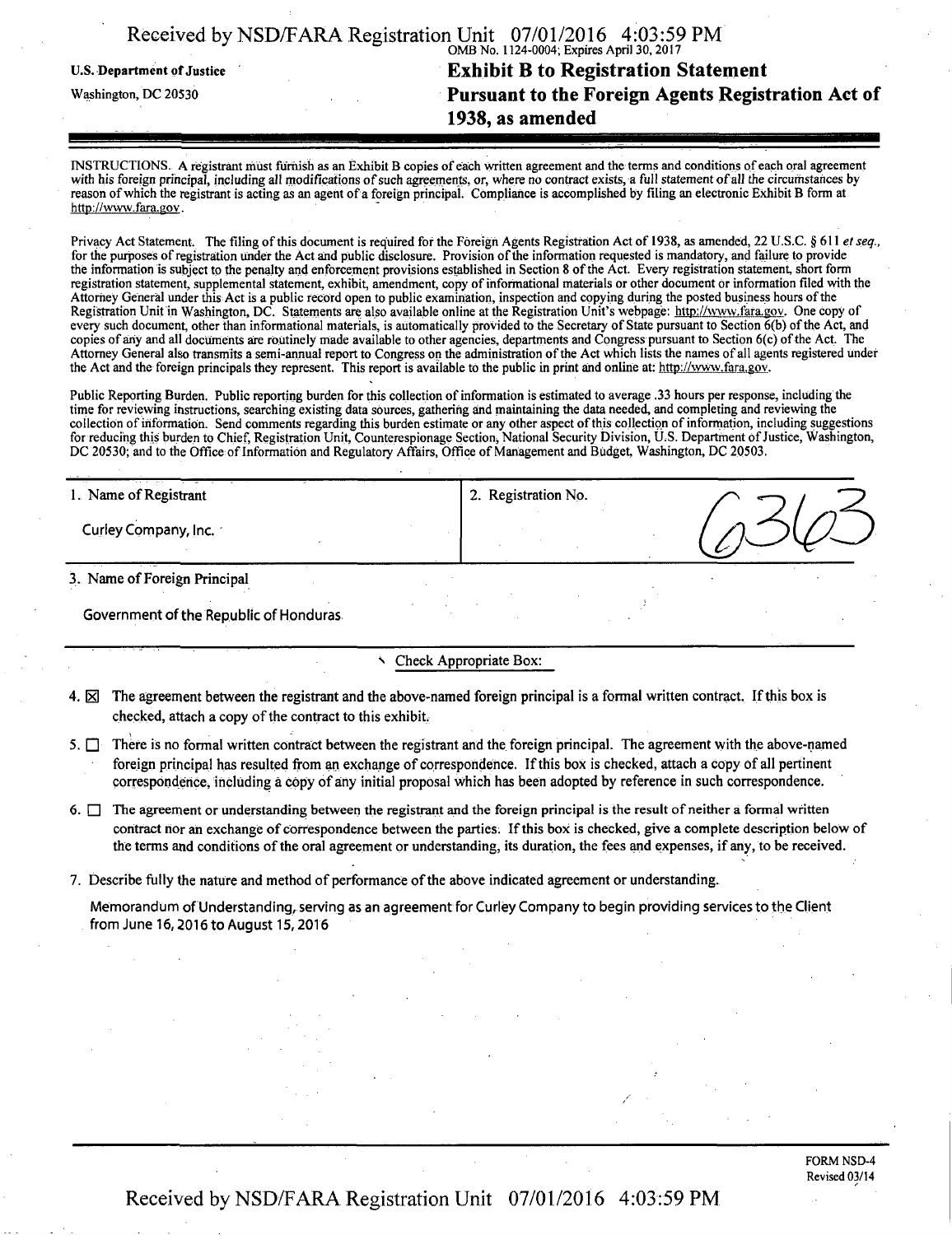**8. Describe fully the activities the registrant engages in or proposes to engage in on behalf of the above foreign principal.** 

**Create a communications plan to share information about Honduras with U.S audiences**  Create an editorial calendar that identifies opportunities for Honduran leaders to communicate with American stakeholders Create materials needed to implement the communication plan, including press releases, speeches, fact sheets, and backgrounders

Compose daily media monitoring reports and a monthly trend analysis

9. Will the activities on behalf of the above foreign principal include political activities as defined in Section 1(o) of the Act and in the footnote below? Yes  $\boxtimes$ the footnote below? Yes  $\boxtimes$ 

**If yes, describe all such political activities indicating, among other things, the relations, interests or policies to be influenced together with the means to be employed to achieve this purpose.** 

Create and distribute communications designed to inform public officials, legislators and the American public of important developments in Honduras and how those developments can help further business and political relations between the two countries.

#### **EXECUTION**

**In accordance with 28 U.S.C. § 1746, the undersigned swears or affirms under penalty of perjury that he/she has read the information set forth in this Exhibit B to the registration statement and that he/she is familiar with the contents thereof and that such contents are in their entirety true and accurate to the best of his/her knowledge and belief.** 

| Date of Exhibit B                                                                                                                                                                                                                                                                                                                                                         | Name and Title                            | Signature                              |  |
|---------------------------------------------------------------------------------------------------------------------------------------------------------------------------------------------------------------------------------------------------------------------------------------------------------------------------------------------------------------------------|-------------------------------------------|----------------------------------------|--|
| July 01, 2016                                                                                                                                                                                                                                                                                                                                                             | Jennifer Curley Reichert, President & CEO | Vs/Jennifer Curley Reichert<br>eSianed |  |
| Footnote: "Political activity," as defined in Section 1(0) of the Act, means any activity which the person engaging in believes will, or that the person intends to, in any way influence<br>any agency or official of the Government of the United States or any section of the public within the United States with reference to formulating, adopting, or changing the |                                           |                                        |  |

any agency or official of the Government of the United States or any section of the public within the United States with reference to formulating, adopting, or changing the domestic or foreign policies of the United States party.

**Received by NSD/FARA Registration Unit 07/01/2016 4:03:59 PM**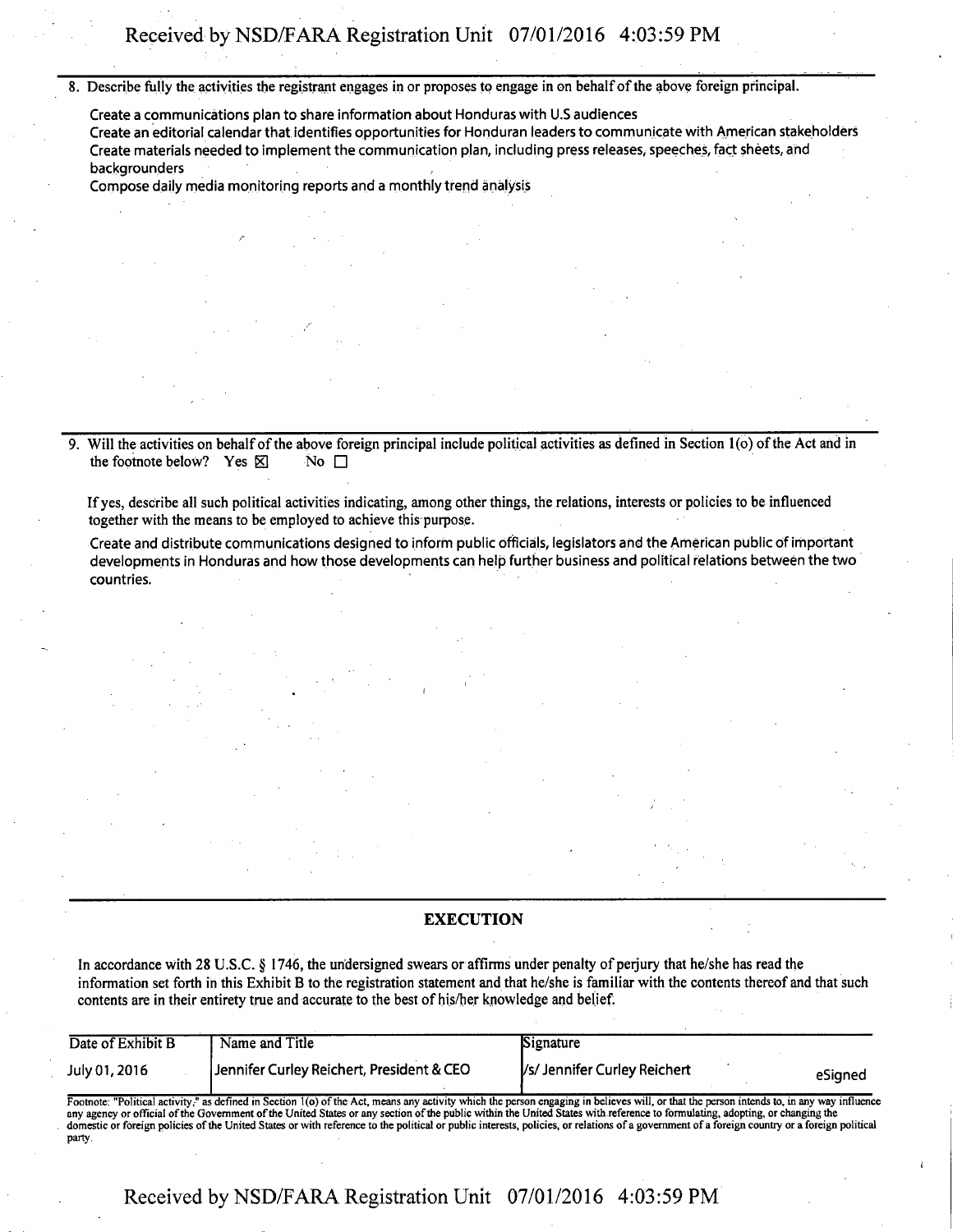Received by NSD/FARA Registration Unit 07/01/2016 4:03:59 PM

## **CARTA DE ENTENDIMIENTO**

Curley Company Inc., una compañía de relaciones públicas con sede en Washington, DC Que en lo sucesivo se le denominará ("CC") y Jorge Alberto Milla Reyes, Embajada de la Republica de Honduras aereditada en Washington, expresamente autorizado por la Secretaría de Relaciones Exteriores y Cooperación Internacional ("El Cliente"), están en el proceso de negociación de un contrato formal por escrito ("Contrato Formal"), relacionado con servicios de asesoramiento de relaciones publicas ("Servicios") que debe proporcionar " $CC$ " al "El Cliente". A la espera de la ejecución del contrato formal, este acuerdo constituirá una Carta de Entendimiento de " $CC$ " para proceder en los siguientes términos:

## **1. Servicios**

*"CC" prestara los siguientes servicios de acuerdo a Io solicitado por "El Cliente".* 

- Un plan de comunicacion para compartir informaci6n sobre Honduras con el publico de los Estados Unidos.
- Un calendario editorial que identifique oportunidades para los líderes de Honduras cuya finalidad es comunicarse con grupos americanos interesados.
- La creación de los materiales necesarios para implementar el plan de comunicación, incluidos comunicados de prensa, discursos, hojas de datos e información de antecedentes.
- Informe diario de seguimiento de medios y analisis de tendencia mensual.
- Informe periodico de progreso con respecto a entregables declarados.

#### **2. Honorarios profesionales/ Gastos Qperativos**

" $CC$ " facturará al Cliente \$.40 000.00 (Cuarenta mil dólares estadounidenses), que se pagaran antes del 15 de julio de 2016. Este monto cubrird dos (2) meses de servicios por parte de "CC desde el 16 dejunio de 2016 hasta el 15 de agosto de 2016.

En caso de que los servicios sean cancelados antes de la finalización del acuerdo formal, "El Cliente" se compromete a pagar todas las facturas por el tiempo y los gastos contraídos o irrevocablemente realizado por "CC" en el nombre del "El Cliente" hasta el momento de la cancelación, la cual debe ser hecha cancelación, la cual debe ser hecha por escrito.

Los gastos de viajes fuera de la ciudad, asi como el transporte local, los servicios de mensajeria y los materiales de investigaci6n previamente aprobados, se facturaran por separado, "CC" proporcionara una factura detallada mensual para todos esos gastos.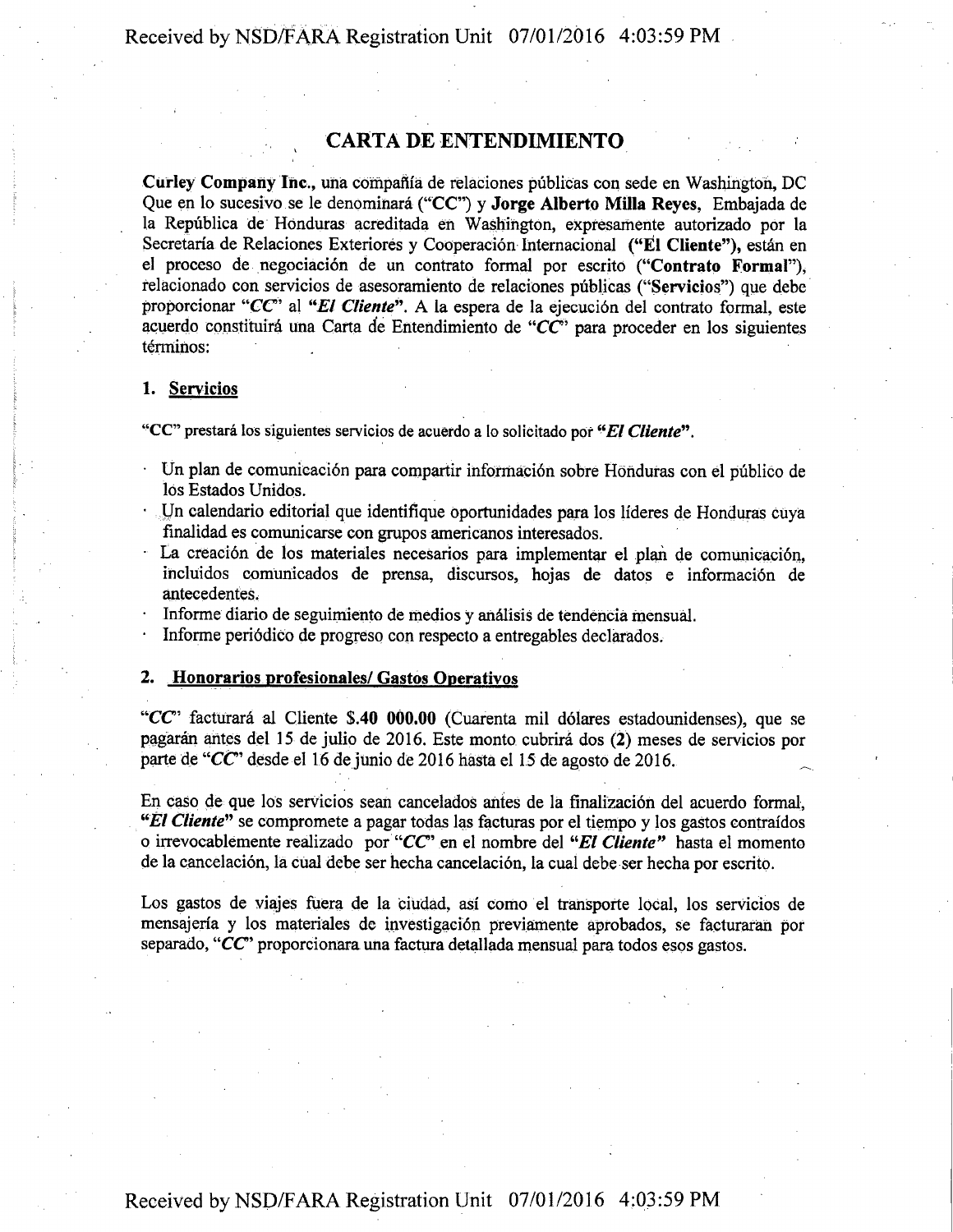Las facturas se enviarán por correo electrónico y originales en físico, venciendo a los 30 dfas. Todas las facturas vencidas dcvcngaran una tasa de interes del 1,5 % mensual (18 % por año) que se agregará al saldo pendiente hasta que se realice el pago.

## 3. General

Las partes convienen en celebrar un contrato formal escrito que refleje los términos y condiciones que las partes puedan acordar en negociaciones de buena fe. Las partes acuerdan que hasta que el contrato formal haya sido ejeeutado mutuamente, este acuerdo será vinculante. Cualquiera de las partes podrá dar por terminado este acuerdo con aviso por escrito a la otra. Las obligaciones de las partes permaneceran en pleno vigor y efecto durante el período de notificación, incluyendo el pago de los honorarios y la prestación de servicios conforme a lo solicitado. Las disposiciones del presente acuerdo no podrán ser mOdificadas, ni enmendadas, salvo en' escrito firmado por ambas partes. La validez, interpretacion, ejecucion y cumplimiento de este acuerdo se regira e interpretard de acuerdo con las leyes internacionales sin referencia a sus conflictos en Ley.

## ACEPTADO Y ACORDADO.

Curley Company Inc.

**1** 

Stal Jennifer Reichert Presidente y Directora General  $Fecha: 6/28/16$ 

Embajada de Honduras en Washington, E.U.A.

Nombre<del>: Jonge Albe</del>rto Milla Reyes. Gargo: Embajador Fecha: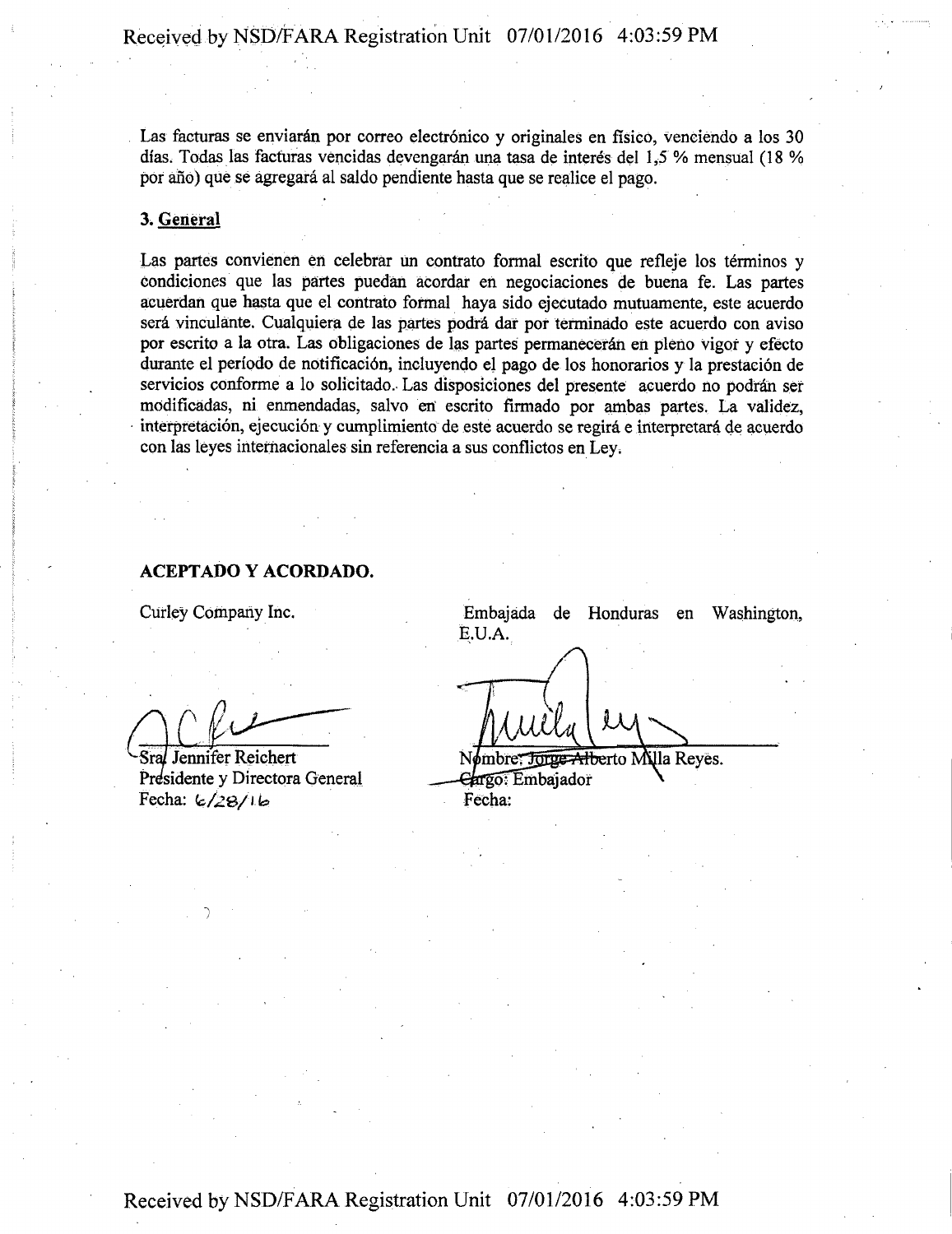## Memorandum of Understanding

Curley Company Inc., a public relations firm based in Washington, DC ("CC") and Jorge Alberto Milla Reyes, as authorized representation of the Embassy of the Republic of Honduras in Washington ("the Client") are in the process of negotiation of a written formal contract ("formal contract"), related to advisory services in public relations ("services") that CC will provide to the Client. Until execution of the formal contract, this Memorandum of Understanding shall serve as the agreement for CC to begin providing services to the Client pursuant to the following terms:

## 1. Services

CC shall perform the following services as requested by the Client

- A communications plan to share, information about Honduras with U.S audiences
- An editorial calendar that identifies opportunities for Honduran leaders to communicate with American stakeholders
- Create materials needed to implement the communications plan, including press releases, speeches, fact sheets and backgrounders
- Daily media monitoring report and a monthly trend analysis
- Periodic reporting of progress against stated deliverables
- '2. Professional fees/operating expenses

CC will charge the Client \$40,000 USD, which will be paid before July 15, 2016. This amount will cover two (2) months of services by CC from June 16, 2016 to August 15, 2016.

In the event the services are cancelled before the end of the formal agreement, the Client agrees to pay all the invoices for the time and the contracted expenses irrevocably realized by CC in representation of the Client up until the cancellation, which must be done in writing with 10 days' notice.

The travel expenses outside of the city, as well as local transportation, courier services and investigation materials previously approved in addition fees related to compliance with U.S. Government FARA laws, will be billed separately. CC will provide a detailed invoice monthly for all of these expenses.

Invoices will be emailed and are due in 30 days. All past due invoices will carry a 1.5% per month interest rate (18% per year) added to the outstanding balance until paid.

3. Indemnity

The Client shall indemnify CC against any liability or damage resulting from any claim made or brought against CC based upon any materials prepared by CC and approved by the Client prior to publication; risks or restrictions which CC has brought to the Client's attention where the Client has elected to proceed; any information or materials provided to CC by the Client.